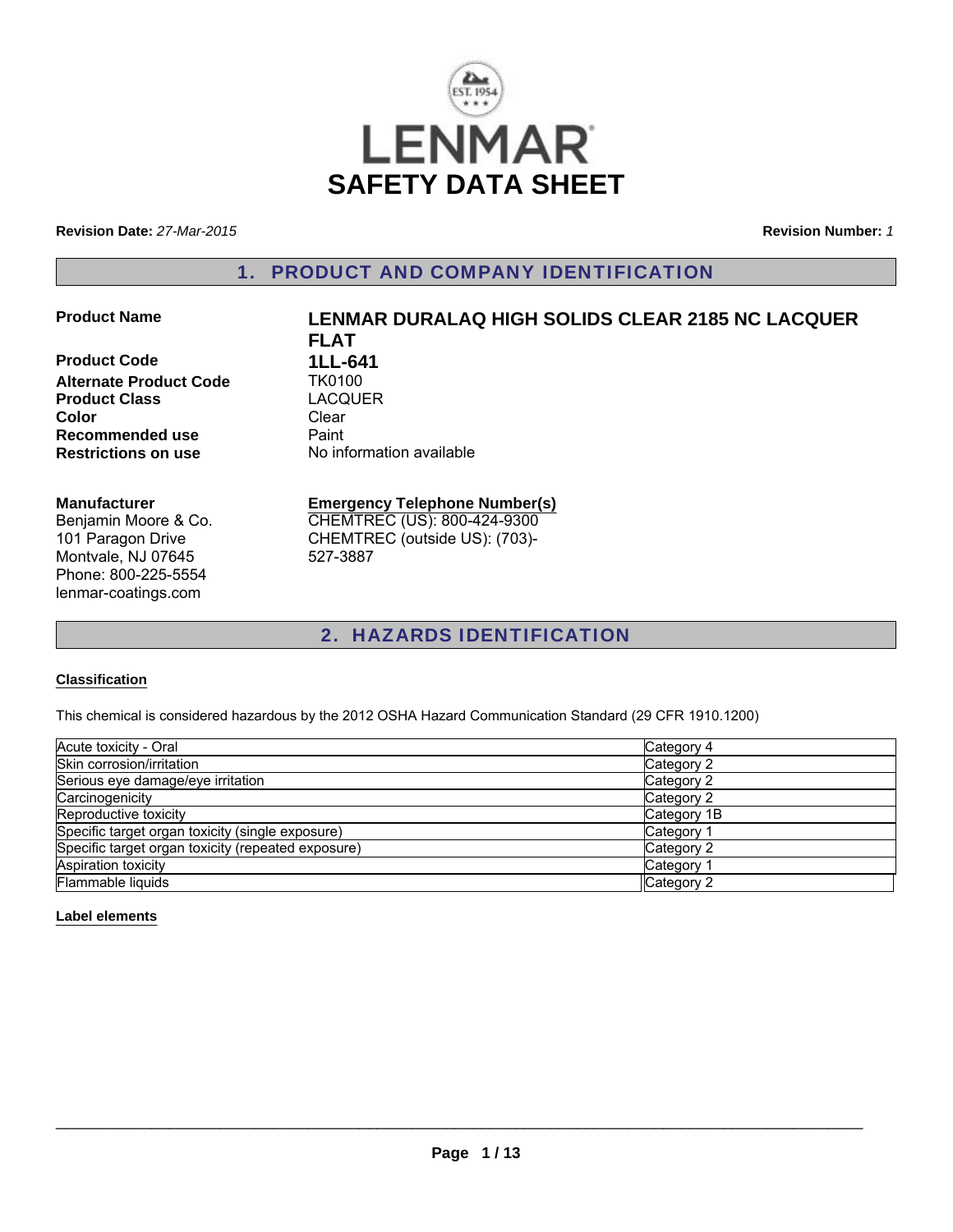#### **Danger**

**Hazard statements** Harmful if swallowed Causes skin irritation Causes serious eye irritation Suspected of causing cancer May damage fertility or the unborn child Causes damage to organs May cause damage to organs through prolonged or repeated exposure May be fatal if swallowed and enters airways Highly flammable liquid and vapor



#### **Appearance** liquid **Odor** solvent

#### **Precautionary Statements - Prevention**

Obtain special instructions before use Do not handle until all safety precautions have been read and understood Use personal protective equipment as required Wash face, hands and any exposed skin thoroughly after handling Do not eat, drink or smoke when using this product Wear eye/face protection Do not breathe dust/fume/mist/vapors/spray Keep away from heat/sparks/open flames/hot surfaces, no smoking Keep container tightly closed Ground/bond container and receiving equipment Use explosion-proof electrical/ventilating/lighting/equipment Use only non-sparking tools Take precautionary measures against static discharge

#### **Precautionary Statements - Response**

If exposed call a POISON CENTER or physician

#### **Eyes**

If in eyes rinse cautiously with water for several minutes. Remove contact lenses, if present and easy to do. Continue rinsing If eye irritation persists get medical attention

 $\mathcal{L}_\mathcal{L} = \{ \mathcal{L}_\mathcal{L} = \{ \mathcal{L}_\mathcal{L} = \{ \mathcal{L}_\mathcal{L} = \{ \mathcal{L}_\mathcal{L} = \{ \mathcal{L}_\mathcal{L} = \{ \mathcal{L}_\mathcal{L} = \{ \mathcal{L}_\mathcal{L} = \{ \mathcal{L}_\mathcal{L} = \{ \mathcal{L}_\mathcal{L} = \{ \mathcal{L}_\mathcal{L} = \{ \mathcal{L}_\mathcal{L} = \{ \mathcal{L}_\mathcal{L} = \{ \mathcal{L}_\mathcal{L} = \{ \mathcal{L}_\mathcal{$ 

#### **Skin**

If skin irritation occurs get medical attention If on skin (or hair) take off immediately all contaminated clothing. Rinse skin with water Wash contaminated clothing before reuse **Ingestion** If swallowed immediately call a POISON CENTER or physician Do NOT induce vomiting Rinse mouth **Fire**

In case of fire use CO2, dry chemical, or foam for extinction

#### **Precautionary Statements - Storage**

Store locked up

Store in a well-ventilated place. Keep cool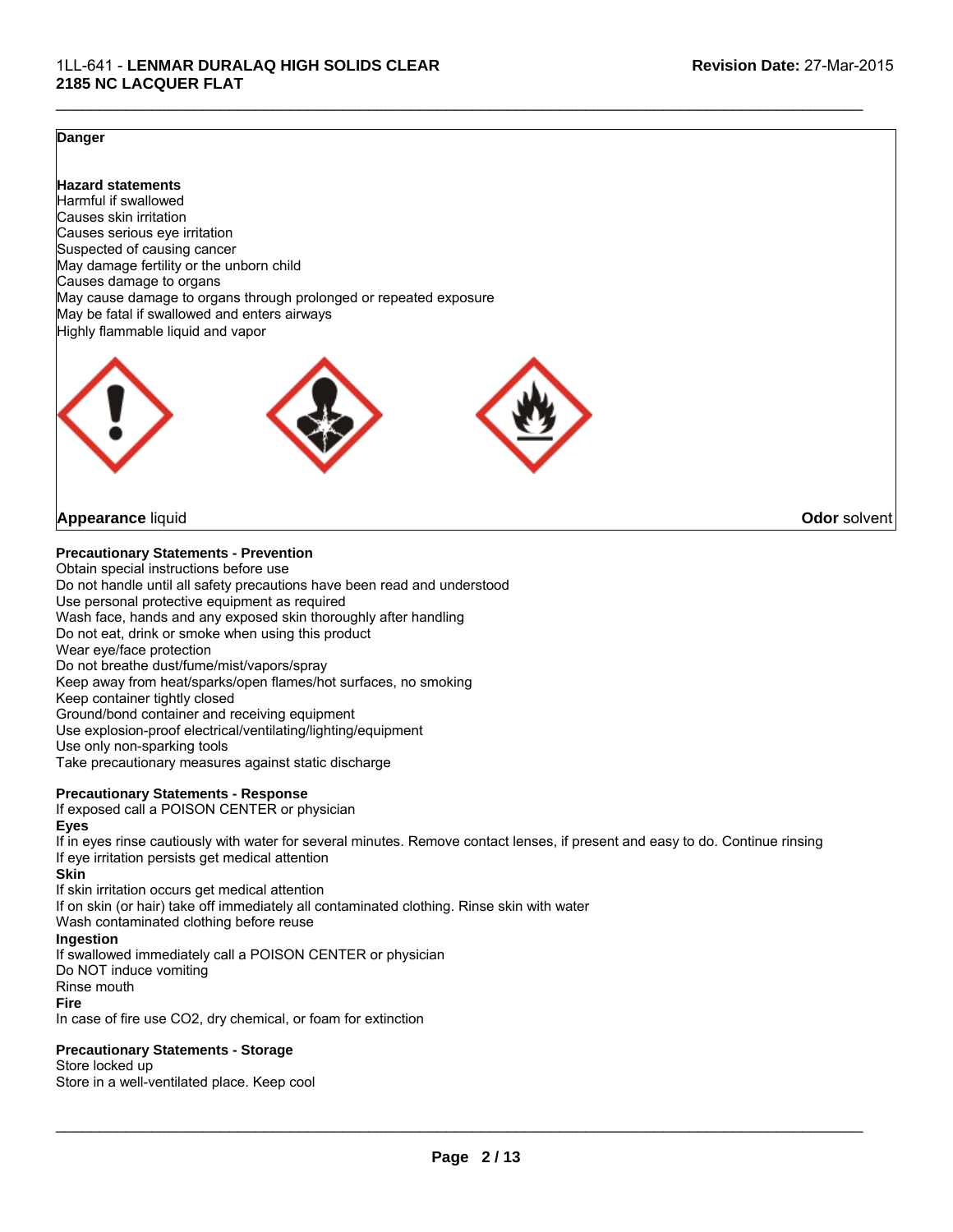#### **Precautionary Statements - Disposal**

Dispose of contents/container to an approved waste disposal plant

#### **Hazards not otherwise classified (HNOC)**

Not Applicable

#### **Other information**

No information available

#### 3. COMPOSITION INFORMATION ON COMPONENTS

 $\mathcal{L}_\mathcal{L} = \{ \mathcal{L}_\mathcal{L} = \{ \mathcal{L}_\mathcal{L} = \{ \mathcal{L}_\mathcal{L} = \{ \mathcal{L}_\mathcal{L} = \{ \mathcal{L}_\mathcal{L} = \{ \mathcal{L}_\mathcal{L} = \{ \mathcal{L}_\mathcal{L} = \{ \mathcal{L}_\mathcal{L} = \{ \mathcal{L}_\mathcal{L} = \{ \mathcal{L}_\mathcal{L} = \{ \mathcal{L}_\mathcal{L} = \{ \mathcal{L}_\mathcal{L} = \{ \mathcal{L}_\mathcal{L} = \{ \mathcal{L}_\mathcal{$ 

| <b>Chemical Name</b>        | <b>CAS-No</b> | Weight % (max) |
|-----------------------------|---------------|----------------|
| VM&P naphtha                | 64742-89-8    | 25             |
| Toluene                     | 108-88-3      | 15             |
| n-Butyl acetate             | 123-86-4      | 10             |
| Butyl benzyl phthalate      | 85-68-7       | 10             |
| Isobutyl acetate            | 110-19-0      | 10             |
| Xvlene                      | 1330-20-7     | 5              |
| Ethyl acetate               | 141-78-6      | 5              |
| n-AmylAcetate               | 628-63-7      | 5              |
| Methyl alcohol              | 67-56-1       | 5              |
| 2-Butoxyethanol             | 111-76-2      | 5              |
| Acetone                     | 67-64-1       | 5              |
| Isopropyl alcohol           | 67-63-0       | 5              |
| Ethyl benzene               | 100-41-4      | 5              |
| Silicon dioxide, wax coated | 112926-00-8   | 5              |

# 4. FIRST AID MEASURES

| <b>First aid measures</b>              |                                                                                                                                                                                                                         |
|----------------------------------------|-------------------------------------------------------------------------------------------------------------------------------------------------------------------------------------------------------------------------|
| <b>General Advice</b>                  | If symptoms persist, call a physician. Show this safety data sheet to the doctor in<br>attendance.                                                                                                                      |
| <b>Eye Contact</b>                     | Immediately flush with plenty of water. After initial flushing, remove any contact<br>lenses and continue flushing for at least 15 minutes. Keep eye wide open while<br>rinsing. If symptoms persist, call a physician. |
| <b>Skin Contact</b>                    | Wash off immediately with soap and plenty of water removing all contaminated<br>clothes and shoes. If skin irritation persists, call a physician.                                                                       |
| <b>Inhalation</b>                      | Move to fresh air. If symptoms persist, call a physician.<br>If not breathing, give artificial respiration. Call a physician immediately.                                                                               |
| Ingestion                              | Clean mouth with water and afterwards drink plenty of water. Do not induce vomiting<br>without medical advice. Never give anything by mouth to an unconscious person.<br>Consult a physician.                           |
| <b>Protection Of First-Aiders</b>      | Use personal protective equipment.                                                                                                                                                                                      |
| <b>Most Important Symptoms/Effects</b> | No information available.                                                                                                                                                                                               |
| <b>Notes To Physician</b>              | Treat symptomatically.                                                                                                                                                                                                  |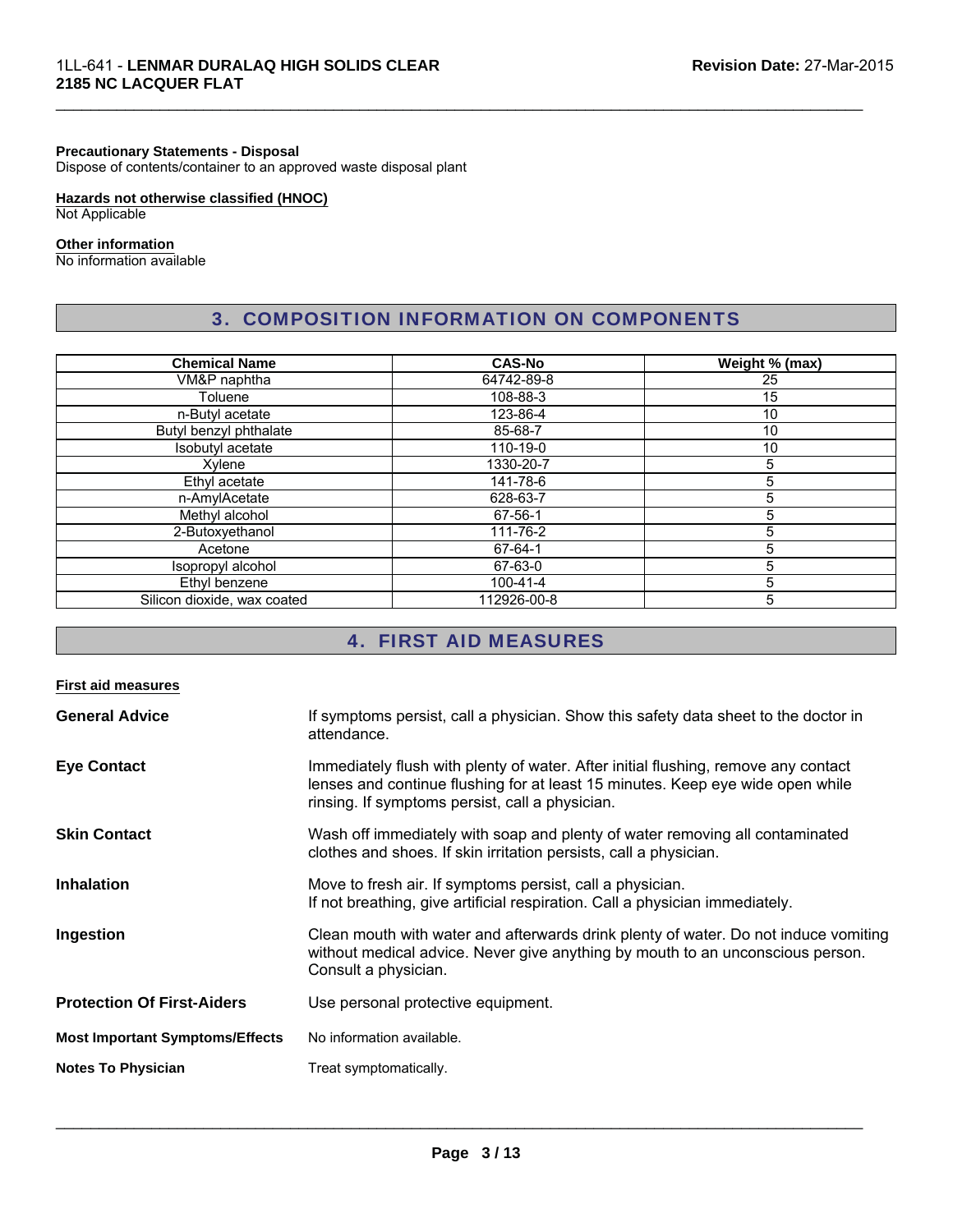#### 5. FIRE-FIGHTING MEASURES

 $\mathcal{L}_\mathcal{L} = \{ \mathcal{L}_\mathcal{L} = \{ \mathcal{L}_\mathcal{L} = \{ \mathcal{L}_\mathcal{L} = \{ \mathcal{L}_\mathcal{L} = \{ \mathcal{L}_\mathcal{L} = \{ \mathcal{L}_\mathcal{L} = \{ \mathcal{L}_\mathcal{L} = \{ \mathcal{L}_\mathcal{L} = \{ \mathcal{L}_\mathcal{L} = \{ \mathcal{L}_\mathcal{L} = \{ \mathcal{L}_\mathcal{L} = \{ \mathcal{L}_\mathcal{L} = \{ \mathcal{L}_\mathcal{L} = \{ \mathcal{L}_\mathcal{$ 

| <b>Flammable Properties</b>                                                                       |                                                              |                                | Vapors may travel considerable distance to a source of<br>ignition and flash back. Vapors may cause flash fire.                                                                                                                                                                             |
|---------------------------------------------------------------------------------------------------|--------------------------------------------------------------|--------------------------------|---------------------------------------------------------------------------------------------------------------------------------------------------------------------------------------------------------------------------------------------------------------------------------------------|
| <b>Suitable Extinguishing Media</b>                                                               |                                                              | surrounding environment.       | Foam, dry powder or water. Use extinguishing measures<br>that are appropriate to local circumstances and the                                                                                                                                                                                |
|                                                                                                   | <b>Protective Equipment And Precautions For Firefighters</b> | and full protective gear.      | As in any fire, wear self-contained breathing apparatus<br>pressure-demand, MSHA/NIOSH (approved or equivalent)                                                                                                                                                                             |
| <b>Specific Hazards Arising From The Chemical</b>                                                 |                                                              |                                | Flammable. Flash back possible over considerable distance.<br>Keep product and empty container away from heat and<br>sources of ignition. Closed containers may rupture if<br>exposed to fire or extreme heat. Thermal decomposition can<br>lead to release of irritating gases and vapors. |
| <b>Sensitivity To Mechanical Impact</b>                                                           |                                                              | No                             |                                                                                                                                                                                                                                                                                             |
| <b>Sensitivity To Static Discharge</b>                                                            |                                                              | Yes                            |                                                                                                                                                                                                                                                                                             |
| <b>Flash Point Data</b><br>Flash Point (°F)<br>Flash Point (°C)<br><b>Flash Point Method</b>      |                                                              | 10<br>$-12$<br><b>PMCC</b>     |                                                                                                                                                                                                                                                                                             |
| <b>Flammability Limits In Air</b><br><b>Lower Explosion Limit</b><br><b>Upper Explosion Limit</b> |                                                              | Not available<br>Not available |                                                                                                                                                                                                                                                                                             |
| Health: 2<br><b>NFPA</b>                                                                          | Flammability: 3                                              | Instability: 0                 | <b>Special: Not Applicable</b>                                                                                                                                                                                                                                                              |

#### **NFPA Legend**

- 0 Not Hazardous
- 1 Slightly
- 2 Moderate
- 3 High
- 4 Severe

*The ratings assigned are only suggested ratings, the contractor/employer has ultimate responsibilities for NFPA ratings where this system is used.*

*Additional information regarding the NFPA rating system is available from the National Fire Protection Agency (NFPA) at www.nfpa.org.*

#### 6. ACCIDENTAL RELEASE MEASURES

**Personal Precautions** Remove all sources of ignition. Take precautions to prevent flashback. Ground and bond all containers and handling equipment. Take precautionary measures against static discharges. Ensure adequate ventilation. Avoid contact with skin, eyes and clothing. Use personal protective equipment.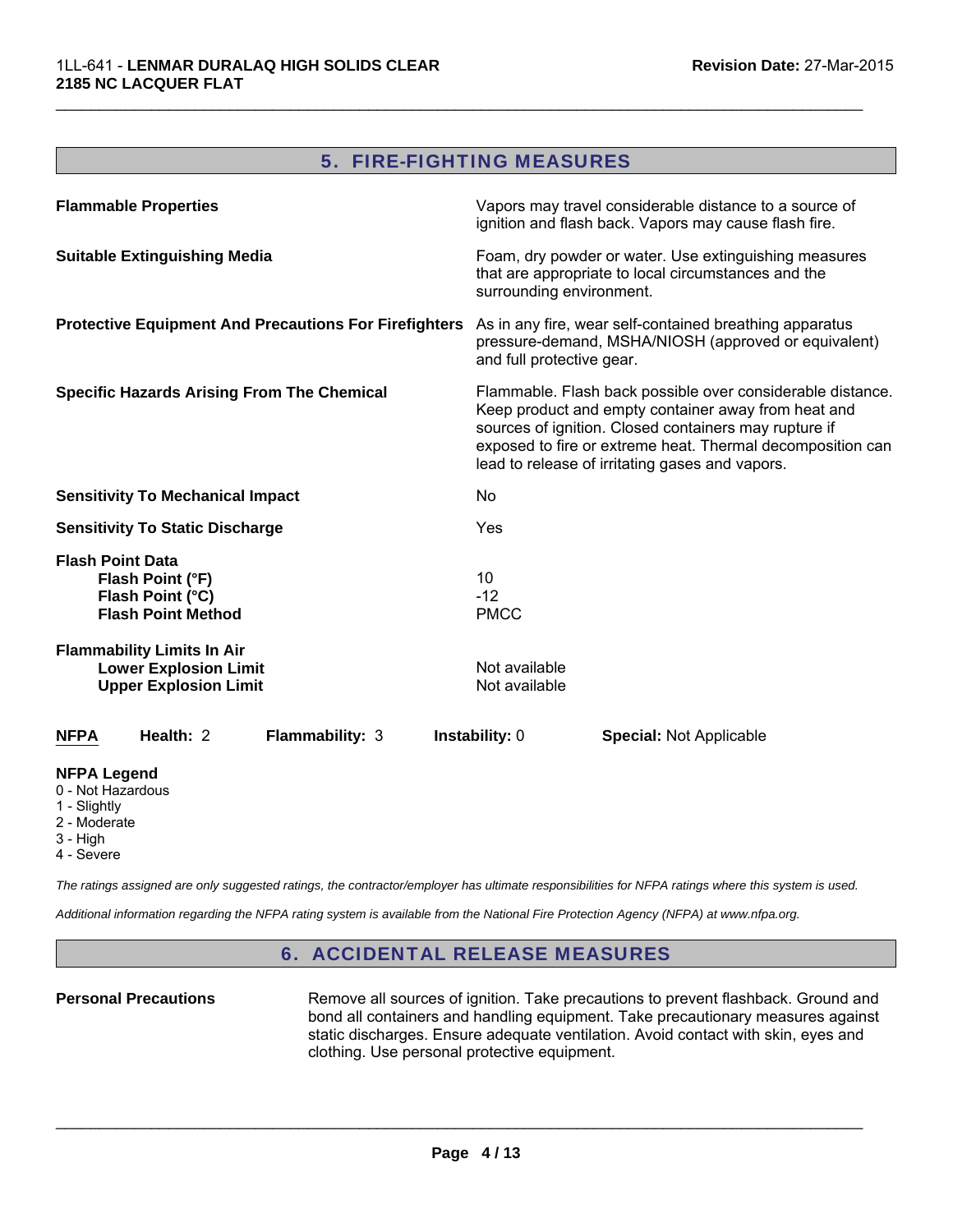| <b>Other Information</b>         | Prevent further leakage or spillage if safe to do so. Do not allow material to<br>contaminate ground water system. Prevent product from entering drains. Do not flush<br>into surface water or sanitary sewer system. Local authorities should be advised if<br>significant spillages cannot be contained.                                                                                                                                  |  |
|----------------------------------|---------------------------------------------------------------------------------------------------------------------------------------------------------------------------------------------------------------------------------------------------------------------------------------------------------------------------------------------------------------------------------------------------------------------------------------------|--|
| <b>Environmental Precautions</b> | See Section 12 for additional Ecological Information.                                                                                                                                                                                                                                                                                                                                                                                       |  |
| <b>Methods For Clean-Up</b>      | Dam up. Soak up with inert absorbent material. Pick up and transfer to properly<br>labeled containers. Clean contaminated surface thoroughly.                                                                                                                                                                                                                                                                                               |  |
|                                  | 7. HANDLING AND STORAGE                                                                                                                                                                                                                                                                                                                                                                                                                     |  |
| <b>Handling</b>                  | Avoid contact with skin, eyes and clothing. Wear personal protective equipment. Do<br>not breathe vapors or spray mist. Use only in ventilated areas. Prevent vapor build-<br>up by providing adequate ventilation during and after use.                                                                                                                                                                                                    |  |
|                                  | Take precautionary measures against static discharges. To avoid ignition of vapors<br>by static electricity discharge, all metal parts of the equipment must be grounded.<br>Keep away from heat, sparks and flame. Do not smoke. Extinguish all flames and<br>pilot lights, and turn off stoves, heaters, electric motors and other sources of ignition<br>during use and until all vapors are gone. Ignition and/or flash back may occur. |  |
| <b>Storage</b>                   | Keep containers tightly closed in a dry, cool and well-ventilated place. Keep away<br>from heat. Keep away from open flames, hot surfaces and sources of ignition. Keep<br>in properly labeled containers. Keep out of the reach of children.                                                                                                                                                                                               |  |
| <b>Incompatible Materials</b>    | No information available                                                                                                                                                                                                                                                                                                                                                                                                                    |  |
|                                  | Technical measures/Precautions Ensure adequate ventilation. Use only where airflow will keep vapors from building<br>up in or near the work area in adjoining rooms. Comply with all national, state, and<br>local codes pertaining to the storage, handling, dispensing and disposal of flammable<br>liquids.                                                                                                                              |  |
|                                  | Dissipate static electricity during transfer by grounding and bonding containers and<br>equipment before transferring material. All equipment should be non-sparking and<br>explosion proof. Use explosion proof electrical equipment for ventilation, lighting and                                                                                                                                                                         |  |

# 8. EXPOSURE CONTROLS / PERSONAL PROTECTION

material handling.

#### **Exposure Limits**

| <b>Chemical Name</b>   | <b>ACGIH</b>    | <b>OSHA</b>                 |  |
|------------------------|-----------------|-----------------------------|--|
| VM&P naphtha           | N/E             | N/E                         |  |
| Toluene                | 20 ppm - TWA    | 200 ppm - TWA               |  |
|                        |                 | 300 ppm - Ceiling           |  |
| n-Butyl acetate        | 150 ppm $-$ TWA | 150 ppm - TWA               |  |
|                        | 200 ppm - STEL  | 710 mg/m <sup>3</sup> - TWA |  |
| Butyl benzyl phthalate | N/E             | N/E                         |  |
| Isobutyl acetate       | 150 ppm - TWA   | 150 ppm - TWA               |  |
|                        |                 | 700 mg/m <sup>3</sup> - TWA |  |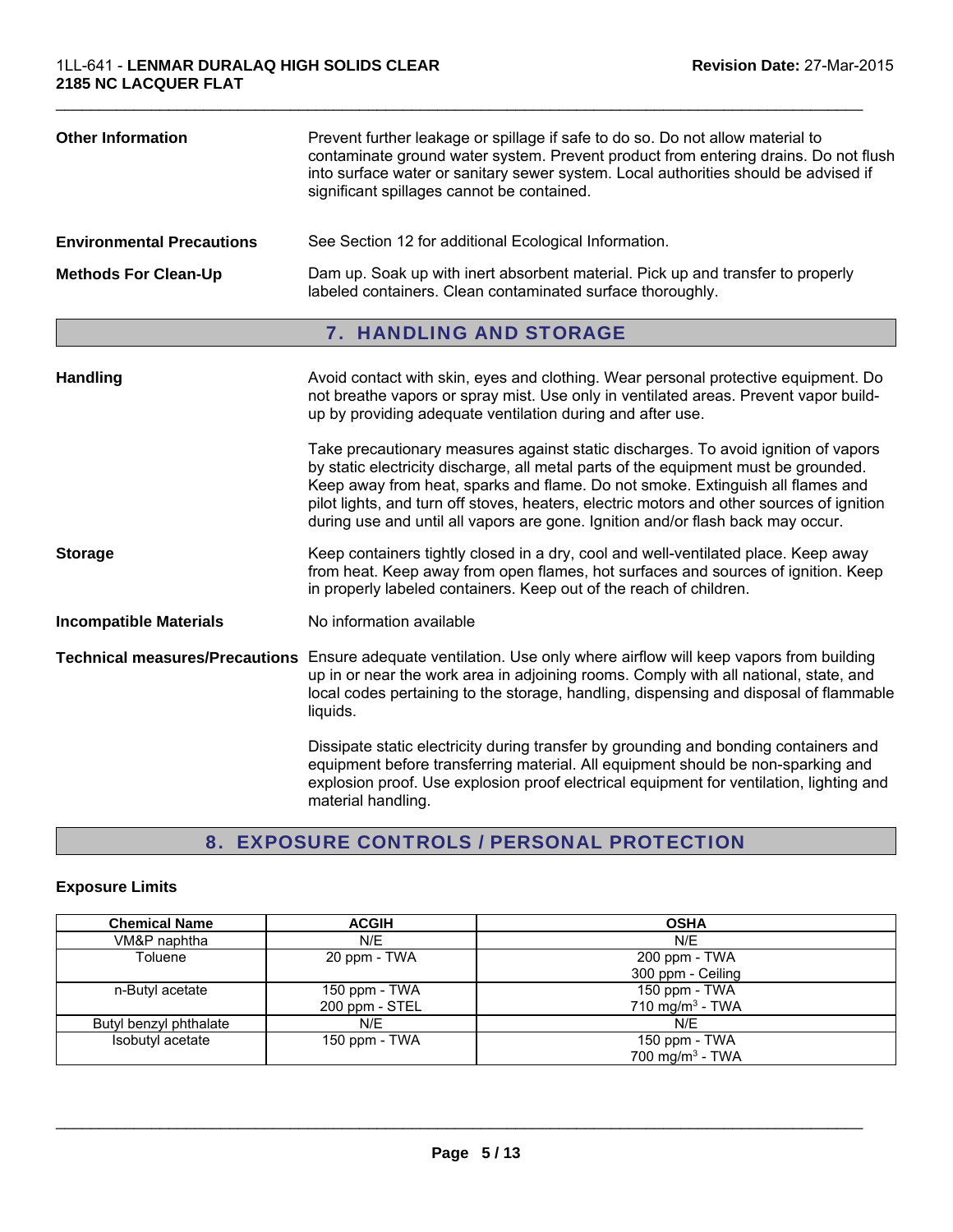| <b>Chemical Name</b>        | <b>ACGIH</b>   | <b>OSHA</b>                             |
|-----------------------------|----------------|-----------------------------------------|
| Xylene                      | 100 ppm - TWA  | 100 ppm - TWA                           |
|                             | 150 ppm - STEL | 435 mg/m <sup>3</sup> - TWA             |
| Ethyl acetate               | 400 ppm - TWA  | 1400 mg/m <sup>3</sup> - TWA            |
|                             |                | 400 ppm - TWA                           |
| n-AmylAcetate               | 50 ppm - TWA   | 100 ppm - TWA                           |
|                             | 100 ppm - STEL | 525 mg/m <sup>3</sup> - TWA             |
| Methyl alcohol              | 200 ppm - TWA  | 200 ppm - TWA                           |
|                             | 250 ppm - STEL | 260 mg/m $3$ - TWA                      |
|                             | <b>Skin</b>    |                                         |
| 2-Butoxyethanol             | 20 ppm - TWA   | 50 ppm - TWA                            |
|                             |                | 240 mg/m $3$ - TWA                      |
|                             |                | prevent or reduce skin absorption       |
| Acetone                     | 500 ppm - TWA  | 1000 ppm - TWA                          |
|                             | 750 ppm - STEL | 2400 mg/m <sup>3</sup> - TWA            |
| Isopropyl alcohol           | 200 ppm - TWA  | 400 ppm - TWA                           |
|                             | 400 ppm - STEL | 980 mg/m <sup>3</sup> - TWA             |
| Ethyl benzene               | 20 ppm - TWA   | 100 ppm - TWA                           |
|                             |                | 435 mg/m <sup>3</sup> - TWA             |
| Silicon dioxide, wax coated | N/E            | - $(80)/(%$ SiO2) mg/m <sup>3</sup> TWA |
|                             |                | 20 mppcf - TWA                          |

#### **Appropriate engineering controls**

**Engineering Measures** Ensure adequate ventilation, especially in confined areas. **Personal Protective Equipment**<br>**Eye/Face Protection Eye/Face Protection**<br>
Safety glasses with side-shields<br>
Skin Protection<br>
Long sleeved clothing. Protective Long sleeved clothing. Protective gloves. **Respiratory Protection** Use only with adequate ventilation. In operations where exposure limits are exceeded, use a NIOSH approved respirator that has been selected by a technically qualified person for the specific work conditions. When spraying the product or applying in confined areas, wear a NIOSH approved respirator specified for paint

spray or organic vapors.

Hygiene Measures **Avoid contact with skin, eyes and clothing. Remove and wash contaminated clothing** before re-use. Wash thoroughly after handling.

#### 9. PHYSICAL AND CHEMICAL PROPERTIES

| Appearance              | liquid                   |
|-------------------------|--------------------------|
| Odor                    | solvent                  |
| <b>Odor Threshold</b>   | No information available |
| Density (Ibs/gal)       | 7.65 - 7.75              |
| <b>Specific Gravity</b> | $0.91 - 0.93$            |
| рH                      | No information available |
| <b>Viscosity (cps)</b>  | No information available |
| <b>Solubility</b>       | No information available |
| <b>Water Solubility</b> | No information available |
| <b>Evaporation Rate</b> | No information available |
| <b>Vapor Pressure</b>   | No information available |
| <b>Vapor Density</b>    | No information available |
| Wt. % Solids            | $25 - 35$                |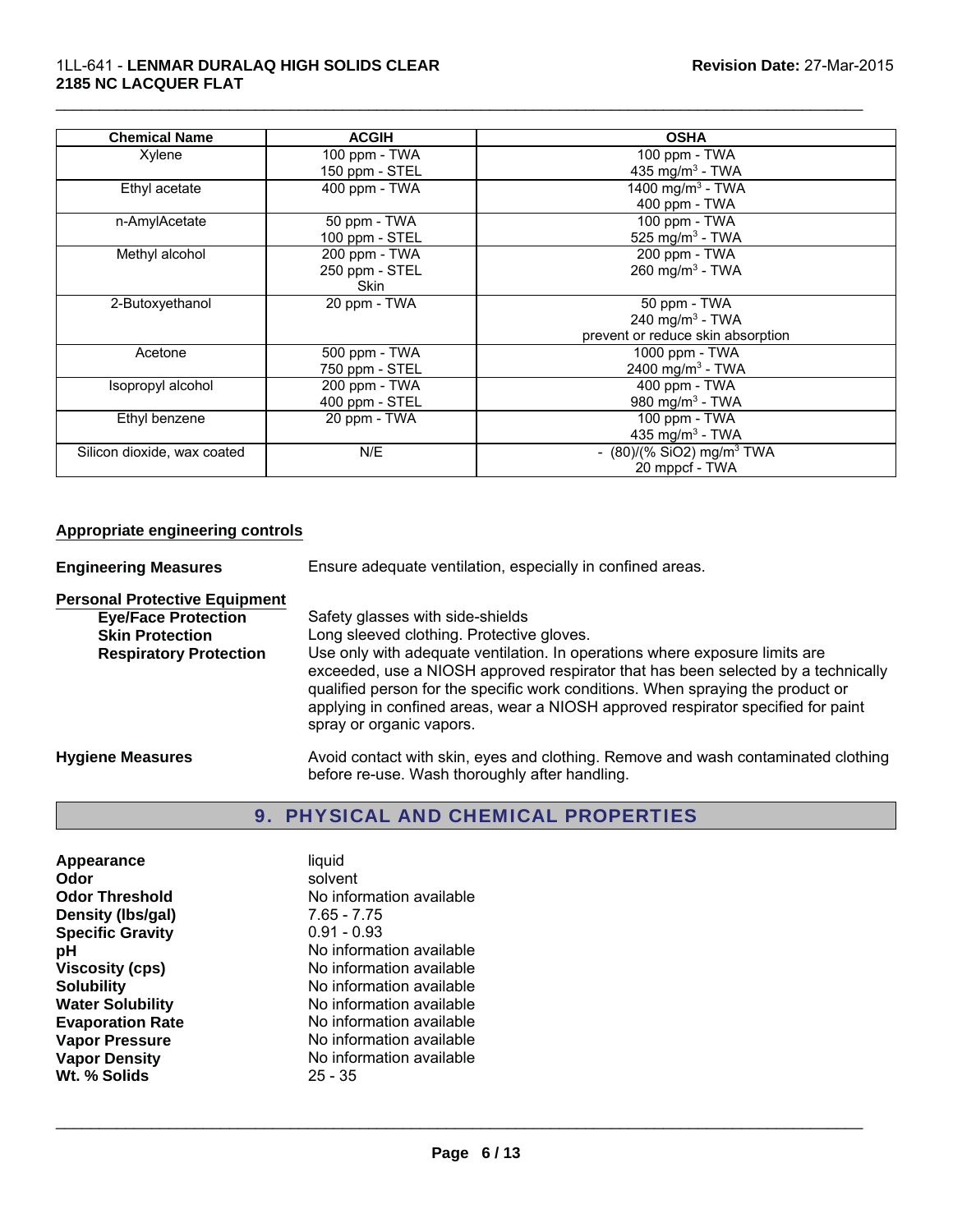|                                      | <b>9. PHYSICAL AND CHEMICAL PROPERTIES</b> |
|--------------------------------------|--------------------------------------------|
| Vol. % Solids                        | $20 - 30$                                  |
| Wt. % Volatiles                      | $65 - 75$                                  |
| Vol. % Volatiles                     | 70 - 80                                    |
| <b>VOC Regulatory Limit (g/L)</b>    | <680                                       |
| <b>Boiling Point (°F)</b>            | 132                                        |
| <b>Boiling Point (°C)</b>            | 56                                         |
| <b>Freezing Point (°F)</b>           | No information available                   |
| <b>Freezing Point (°C)</b>           | No information available                   |
| Flash Point (°F)                     | 10                                         |
| Flash Point (°C)                     | $-12$                                      |
| <b>Flash Point Method</b>            | <b>PMCC</b>                                |
| Flammability (solid, gas)            | Not available                              |
| <b>Upper Explosion Limit</b>         | Not available                              |
| <b>Lower Explosion Limit</b>         | Not available                              |
| <b>Autoignition Temperature (°F)</b> | No information available                   |
| <b>Autoignition Temperature (°C)</b> | No information available                   |
| Decomposition Temperature (°F)       | No information available                   |
| Decomposition Temperature (°C)       | No information available                   |
| <b>Partition Coefficient (n-</b>     | No information available.                  |
| octanol/water)                       |                                            |

## 10. STABILITY AND REACTIVITY

| <b>Reactivity</b>                         | No data available                                                                                                      |
|-------------------------------------------|------------------------------------------------------------------------------------------------------------------------|
| <b>Chemical Stability</b>                 | Stable under normal conditions. Hazardous polymerisation<br>does not occur.                                            |
| <b>Conditions To Avoid</b>                | Keep away from open flames, hot surfaces, static electricity<br>and sources of ignition. Sparks. Elevated temperature. |
| <b>Incompatible Materials</b>             | Incompatible with strong acids and bases and strong<br>oxidizing agents.                                               |
| <b>Hazardous Decomposition Products</b>   | Thermal decomposition can lead to release of irritating<br>gases and vapors.                                           |
| <b>Possibility Of Hazardous Reactions</b> | None under normal conditions of use.                                                                                   |

#### 11. TOXICOLOGICAL INFORMATION

#### **Information on likely routes of exposure**

#### **Product Information**

Repeated or prolonged exposure to organic solvents may lead to permanent brain and nervous system damage. Intentional misuse by deliberately concentrating and inhaling vapors may be harmful or fatal.

| <b>Inhalation</b>   | No information available |
|---------------------|--------------------------|
| Eye contact         | No information available |
| <b>Skin contact</b> | No information available |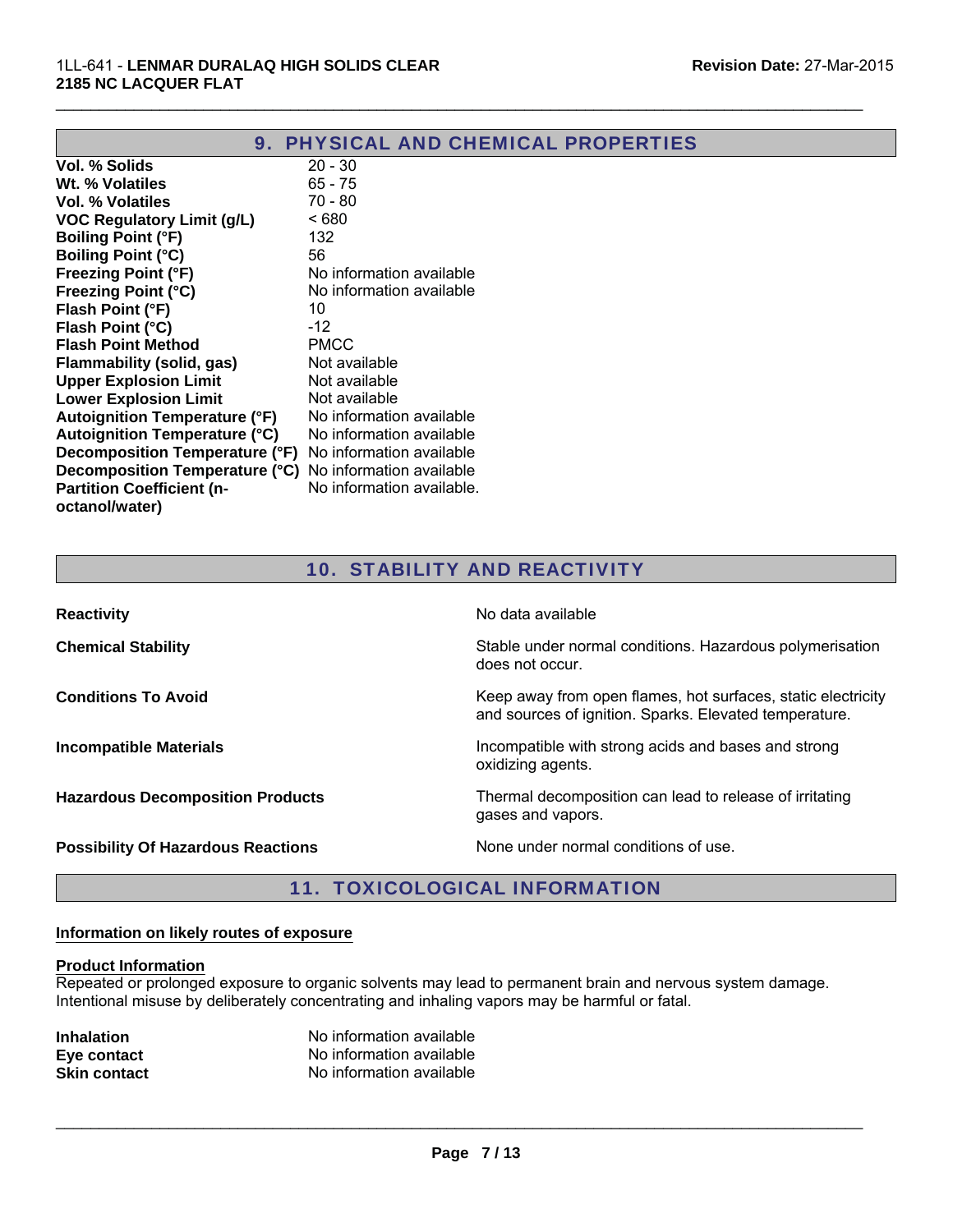| Ingestion                                                                                                                                                                              | No information available                                                                   |  |
|----------------------------------------------------------------------------------------------------------------------------------------------------------------------------------------|--------------------------------------------------------------------------------------------|--|
| <b>Acute Toxicity</b><br><b>Product Information</b>                                                                                                                                    | No information available                                                                   |  |
| Information on toxicological effects                                                                                                                                                   |                                                                                            |  |
| <b>Symptoms</b>                                                                                                                                                                        | No information available                                                                   |  |
|                                                                                                                                                                                        | Delayed and immediate effects as well as chronic effects from short and long-term exposure |  |
| Sensitization:<br><b>Mutagenic Effects</b><br><b>Reproductive Effects</b>                                                                                                              | Not available<br>Not available<br>No information available.                                |  |
| <b>Numerical measures of toxicity</b>                                                                                                                                                  |                                                                                            |  |
|                                                                                                                                                                                        | The following values are calculated based on chapter 3.1 of the GHS document               |  |
| <b>ATEmix (oral)</b><br><b>ATEmix (dermal)</b><br><b>ATEmix (inhalation-dust/mist)</b><br><b>ATEmix (inhalation-vapor)</b>                                                             | 1479 mg/kg<br>4530 mg/kg<br>6.1 mg/L<br>5127 mg/L                                          |  |
| <b>Acute Toxicity</b><br><b>Component</b>                                                                                                                                              |                                                                                            |  |
| Toluene<br>LD50 Oral: 636 mg/kg (Rat)<br>LD50 Dermal: 14100 µL/kg (Rabbit)<br>LC50 Inhalation (Vapor): $49000$ mg/m <sup>3</sup> (Rat, 4 hr.)                                          |                                                                                            |  |
| n-Butyl acetate<br>LD50 Oral: 10768 mg/kg (Rat)<br>LD50 Dermal: > 17600 mg/kg (Rabbit)<br>LC50 Inhalation (Vapor): 390 ppm (Rat, 4 hr.)<br>Sensitization: non-sensitizing (guinea pig) |                                                                                            |  |
| Xylene<br>LD50 Oral: 4300 mg/kg (Rat)<br>LD50 Dermal: > 1700 mg/kg (Rabbit)<br>LC50 Inhalation (Vapor): 5000 ppm (Rat, 4 hr.)                                                          |                                                                                            |  |
| Ethyl acetate<br>LD50 Oral: 5620 mg/kg (Rat)<br>LD50 Dermal: > 20 mL/kg (Rabbit)<br>LC50 Inhalation (Vapor): 200000 mg/m <sup>3</sup> (Rat)                                            |                                                                                            |  |
| Methyl alcohol<br>LD50 Oral: 5600 mg/kg (Rat)<br>LD50 Dermal: 15800 mg/kg (Rabbit)<br>LC50 Inhalation (Vapor): 64000 ppm (Rat, 4 hr.)                                                  |                                                                                            |  |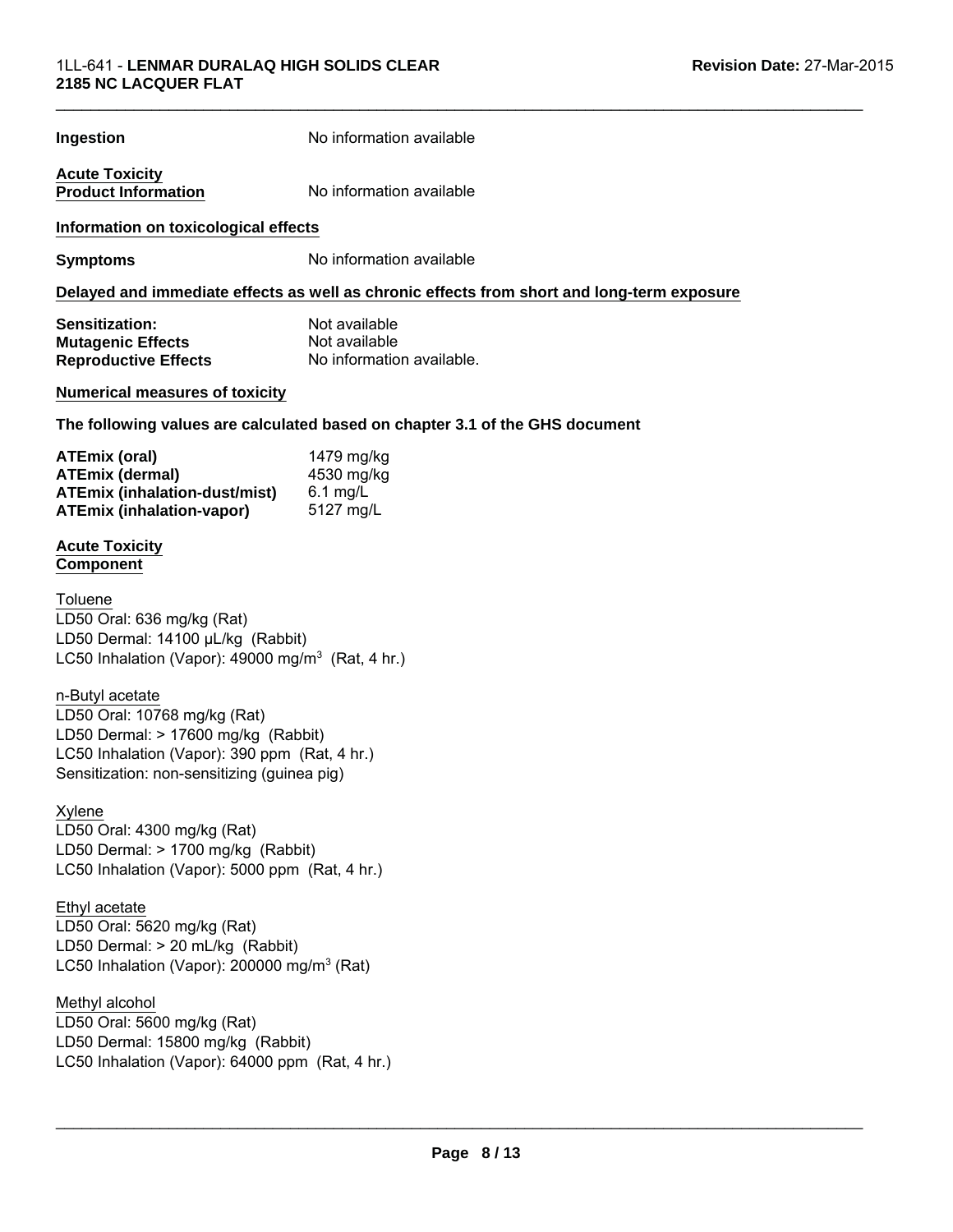LD50 Oral: 470 mg/kg (Rat) LD50 Dermal: 220 mg/kg (Rabbit) 2-Butoxyethanol LC50 Inhalation (Vapor): 450 ppm (Rat, 4 hr.)

Acetone

LD50 Oral: 5800 mg/kg (Rat)

Isopropyl alcohol LD50 Oral: 5,000-5,045 mg/kg (Rat) LD50 Dermal: 12,800 mg/kg (Rabbit) LC50 Inhalation (Vapor): 16,000 ppm (Rat)

LD50 Dermal: > 5000 mg/kg (Rabbit) LC50 Inhalation (Vapor): 55000 mg/m<sup>3</sup> (Rat, 2 hr.) Ethyl benzene LD50 Oral: 3500 mg/kg (Rat)

Silicon dioxide, wax coated LD50 Oral: > 3300 mg/kg (Rat) LD50 Dermal: > 5000 mg/kg (Rat)

#### **Carcinogenicity**

*The information below indicates whether each agency has listed any ingredient as a carcinogen:*

| <b>Chemical Name</b> | IARC                 | <b>NTP</b> | <b>OSHA Carcinogen</b> |
|----------------------|----------------------|------------|------------------------|
|                      | 2B<br>Possible Human |            | Listed                 |
| Ethyl benzene        | Carcinogen           |            |                        |

 $\mathcal{L}_\mathcal{L} = \{ \mathcal{L}_\mathcal{L} = \{ \mathcal{L}_\mathcal{L} = \{ \mathcal{L}_\mathcal{L} = \{ \mathcal{L}_\mathcal{L} = \{ \mathcal{L}_\mathcal{L} = \{ \mathcal{L}_\mathcal{L} = \{ \mathcal{L}_\mathcal{L} = \{ \mathcal{L}_\mathcal{L} = \{ \mathcal{L}_\mathcal{L} = \{ \mathcal{L}_\mathcal{L} = \{ \mathcal{L}_\mathcal{L} = \{ \mathcal{L}_\mathcal{L} = \{ \mathcal{L}_\mathcal{L} = \{ \mathcal{L}_\mathcal{$ 

#### **Legend**

IARC - International Agency for Research on Cancer NTP - National Toxicity Program OSHA - Occupational Safety & Health Administration

12. ECOLOGICAL INFORMATION

## **Ecotoxicity Effects**

**Product Information**

**Acute Toxicity to Fish** No information available

#### **Acute Toxicity to Aquatic Invertebrates**

No information available

#### **Acute Toxicity to Aquatic Plants**

No information available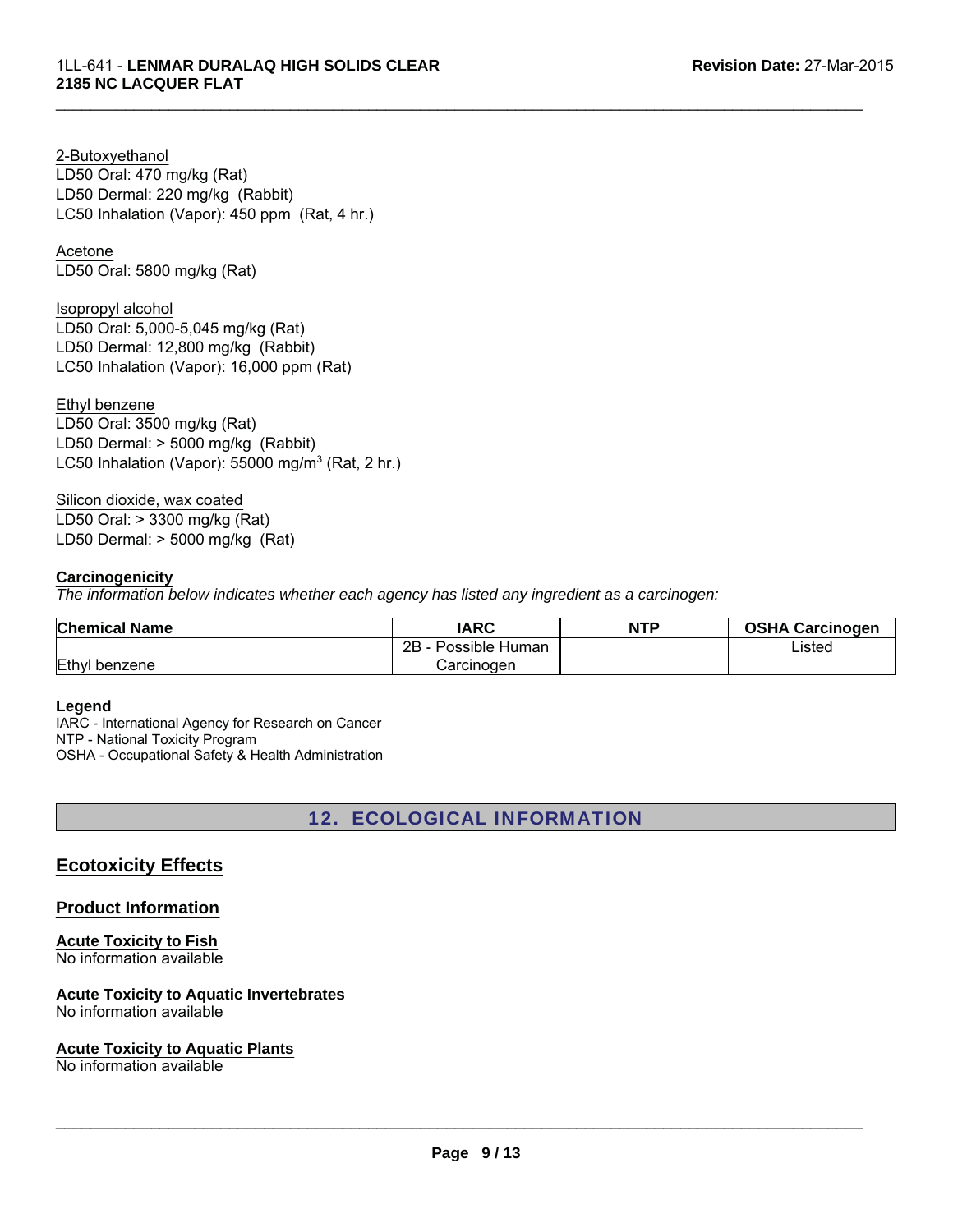#### **Persistence / Degradability**

No information available.

**Bioaccumulation / Accumulation** No information available.

**Mobility in Environmental Media** No information available.

**Ozone** Not Applicable

#### **Component**

#### **Acute Toxicity to Fish**

n-Butyl acetate LC50: 18 mg/L (Fathead Minnow - 96 hr.)

Xylene LC50: 13.5 mg/L (Rainbow Trout - 96 hr.)

2-Butoxyethanol LC50: 1490 mg/L (Bluegill sunfish - 96 hr.)

LC50: 8300(Bluegill - 96 hr.) mg/L Acetone

Ethyl benzene LC50: 12.1 mg/L (Fathead Minnow - 96 hr.)

#### **Acute Toxicity to Aquatic Invertebrates**

n-Butyl acetate EC50: 72.8 mg/L (Daphnia magna - 48 hr.)

Acetone EC50: 12600 mg/L (Daphnia magna - 48 hr.)

Ethyl benzene EC50: 1.8 mg/L (Daphnia magna - 48 hr.)

#### **Acute Toxicity to Aquatic Plants**

n-Butyl acetate EC50: 674.7 mg/L (Green algae (Scenedesmus subspicatus), 72 hrs.)

Ethyl benzene EC50: 4.6 mg/L (Green algae (Scenedesmus subspicatus), 72 hrs.)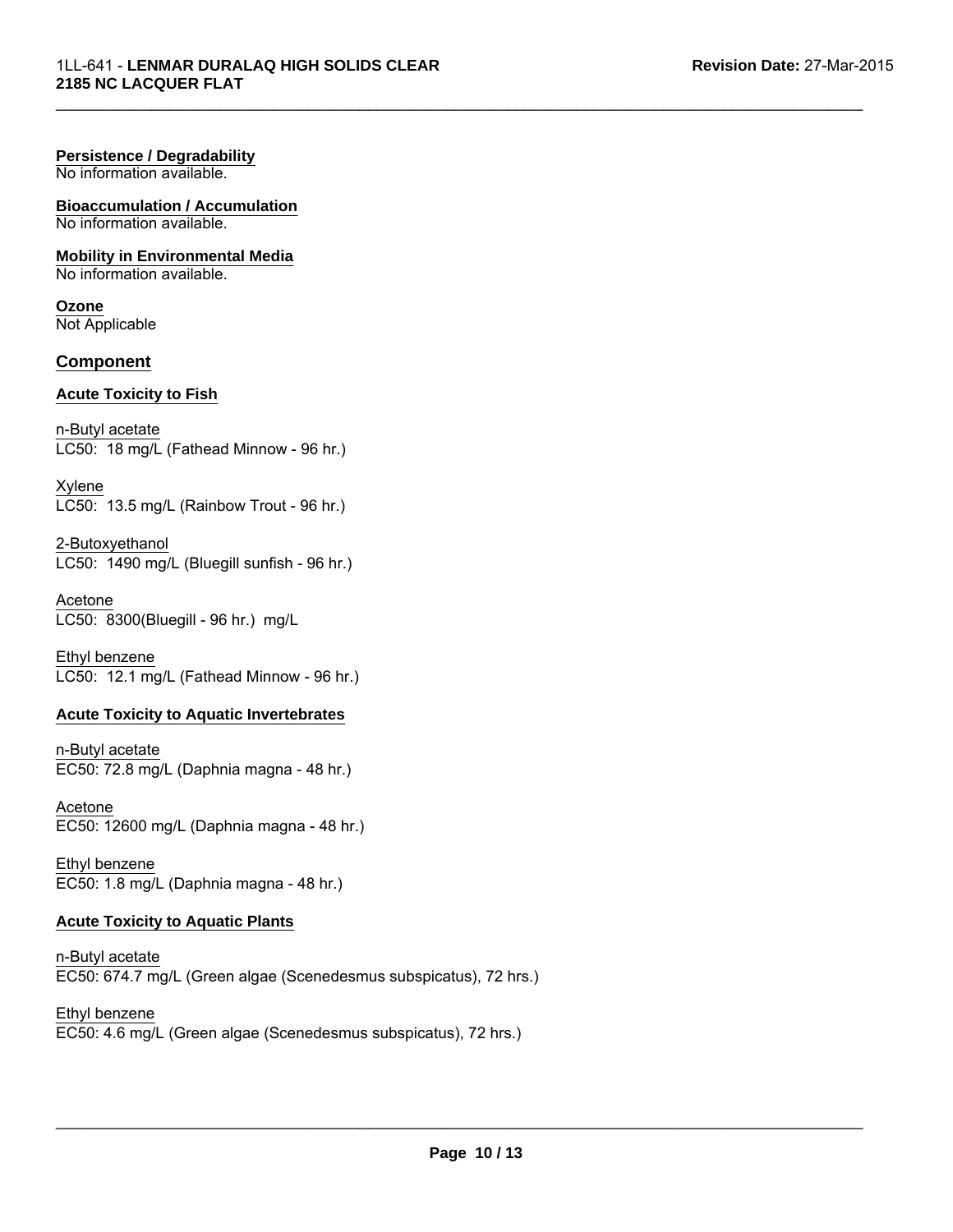# 13. DISPOSAL CONSIDERATIONS Waste Disposal Method Dispose of in accordance with federal, state, provincial, and local regulations. Local requirements may vary, consult your sanitation department or state-designated environmental protection agency for more disposal options. **Empty Container Warning Emptied containers may retain product residue. Follow label warnings even after** container is emptied. Residual vapors may explode on ignition. 14. TRANSPORT INFORMATION **DOT Proper Shipping Name** Paint (Mixture) **Hazard Class** 3 **UN-No** UN1263 **Packing Group 11**

 $\mathcal{L}_\mathcal{L} = \{ \mathcal{L}_\mathcal{L} = \{ \mathcal{L}_\mathcal{L} = \{ \mathcal{L}_\mathcal{L} = \{ \mathcal{L}_\mathcal{L} = \{ \mathcal{L}_\mathcal{L} = \{ \mathcal{L}_\mathcal{L} = \{ \mathcal{L}_\mathcal{L} = \{ \mathcal{L}_\mathcal{L} = \{ \mathcal{L}_\mathcal{L} = \{ \mathcal{L}_\mathcal{L} = \{ \mathcal{L}_\mathcal{L} = \{ \mathcal{L}_\mathcal{L} = \{ \mathcal{L}_\mathcal{L} = \{ \mathcal{L}_\mathcal{$ 

**ICAO / IATA** Contact the preparer for further information.

**IMDG / IMO** Contact the preparer for further information.

15. REGULATORY INFORMATION

#### **International Inventories**

| <b>TSCA: United States</b> | Yes - All components are listed or exempt. |
|----------------------------|--------------------------------------------|
| <b>DSL: Canada</b>         | Yes - All components are listed or exempt. |

#### **Federal Regulations**

#### **SARA 311/312 hazardous categorization**

| Acute Health Hazard               | Yes |
|-----------------------------------|-----|
| Chronic Health Hazard             | Yes |
| Fire Hazard                       | Yes |
| Sudden Release of Pressure Hazard | N٥  |
| Reactive Hazard                   | N٥  |

#### **SARA 313**

Section 313 of Title III of the Superfund Amendments and Reauthorization Act of 1986 (SARA). This product contains a chemical or chemicals which are subject to the reporting requirements of the Act and Title 40 of the Code of Federal Regulations, Part 372: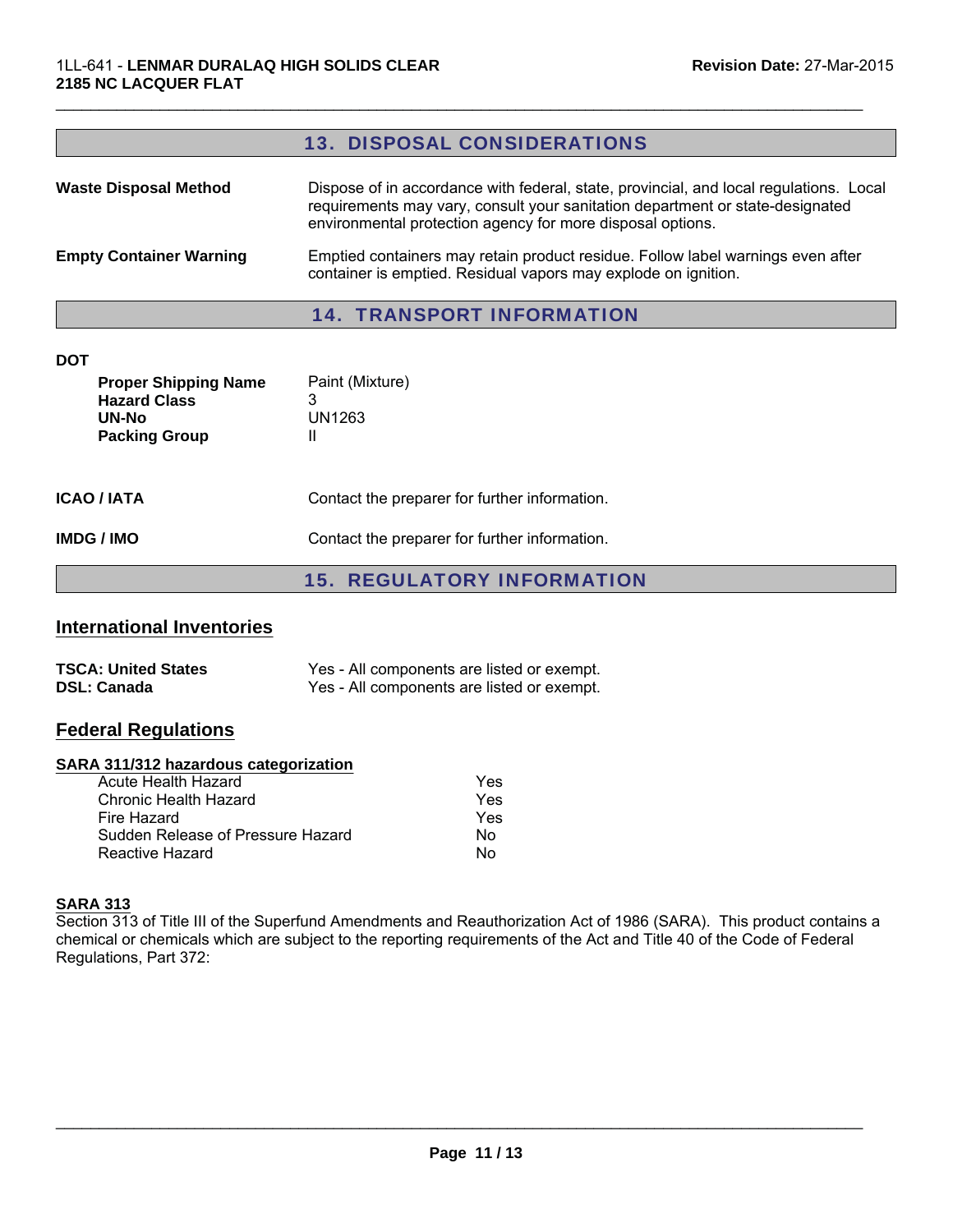| <b>Chemical Name</b> | <b>CAS-No</b>  | Weight % (max) |
|----------------------|----------------|----------------|
| Toluene              | 108-88-3       | 15             |
| Xvlene               | 1330-20-7      | 5              |
| Methyl alcohol       | 67-56-1        | 5              |
| 2-Butoxyethanol      | 111-76-2       | 5              |
| Isopropyl alcohol    | 67-63-0        | 5              |
| Ethyl benzene        | $100 - 41 - 4$ | 5              |

#### **Clean Air Act, Section 112 Hazardous Air Pollutants (HAPs) (see 40 CFR 61)**

This product contains the following HAPs:

| <b>Chemical Name</b> | <b>CAS-No</b>  | Weight % (max) |
|----------------------|----------------|----------------|
| Toluene              | 108-88-3       | 15             |
| Xylene               | 1330-20-7      | 5              |
| Methyl alcohol       | 67-56-1        | 5              |
| 2-Butoxyethanol      | 111-76-2       | 5              |
| Ethyl benzene        | $100 - 41 - 4$ | 5              |

## **State Regulations**

#### **California Proposition 65**

*This product may contain small amounts of materials known to the state of California to cause cancer or reproductive harm.*

#### **State Right-to-Know**

| <b>Chemical Name</b>        | <b>Massachusetts</b> | <b>New Jersey</b> | Pennsylvania |
|-----------------------------|----------------------|-------------------|--------------|
| Toluene                     |                      |                   |              |
| n-Butyl acetate             |                      |                   |              |
| Butyl benzyl phthalate      |                      |                   |              |
| Isobutyl acetate            |                      |                   |              |
| Xylene                      |                      |                   |              |
| Ethyl acetate               |                      |                   |              |
| n-AmylAcetate               |                      |                   |              |
| Methyl alcohol              |                      |                   |              |
| 2-Butoxyethanol             |                      |                   |              |
| Acetone                     |                      |                   |              |
| Isopropyl alcohol           |                      |                   |              |
| Ethyl benzene               |                      |                   |              |
| Silicon dioxide, wax coated |                      |                   |              |

#### **Legend**

X - Listed

# 16. OTHER INFORMATION

**HMIS**

**Health:** 2\* **Flammability:** 3 **Reactivity:** 0

**PPE:** -